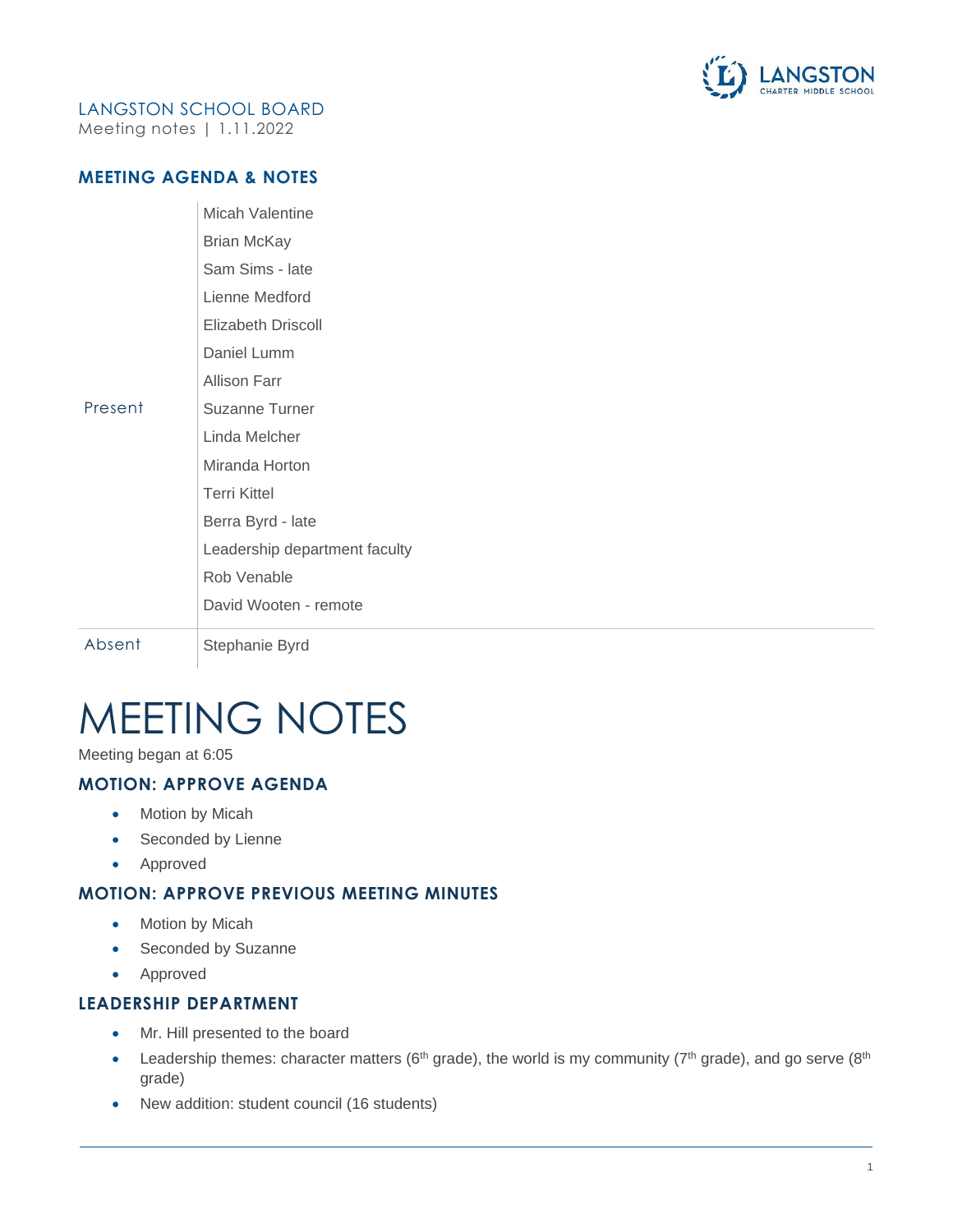#### LANGSTON SCHOOL BOARD

Meeting notes | 1.22.2022

- o Experience election process
- o Plan spirit week
- o Propose community service event
- o Propose student activities
- $\circ$  Future: expand to 6<sup>th</sup> and 7<sup>th</sup> grade
- **Leadership Simulations** 
	- o In-person experiences have not happened recently
	- o Building a three year plan toward a new direction: competitive model UN
		- Build relationships with colleges and conduct a regional competition
		- Participate in 1-3 regional competitions and host a regional competition
		- **EXECT** Attend 2-4 regional competitions, host a regional competition, and attend Global Classrooms Model UN – NYC
- Needs
	- $\circ$  Communicate with colleges now (Mr. Hill) and as he is able to find support, will seek support to implement
- Volunteer hours
	- o Not doing rollovers
	- o Looking at more school opportunities for volunteering

#### **REPORTS**

- David Wooten, Principal
	- o Thank you for the Christmas party; faculty appreciated it
	- o Stocking stuffers were incredible: \$325/faculty member
	- o Canned food drive was successful
	- o COVID-19-related numbers this week
		- 31 students absent (both sick and quarantining but healthy; 7 will come back later this week; will wear masks for a week when they return
		- For students who are absent, teachers continue to post all assignments in Teams and reach out to students individually; teachers have capability to allow virtual meetings but not required; some teachers are recording instruction and sharing with students who are out
		- 2 staff members absent last week and 3 this week
		- Does not foresee Langston needing to go virtual; staff is healthy overall and sub list is strong (approximately 15 on the list)
		- Can use options for online classrooms if needed but cannot require mitigation efforts
		- **•** David to write communication to parents that we have a great sub pool, students, parents, and teachers are doing a great job being safe
		- Teachers continue to do a great job following measures to protect
	- o Greenville Calendar for 2022-23
		- School will start on August 15, 2022
	- $\circ$  Individual Graduation Plan meetings for 8<sup>th</sup> graders begin in February